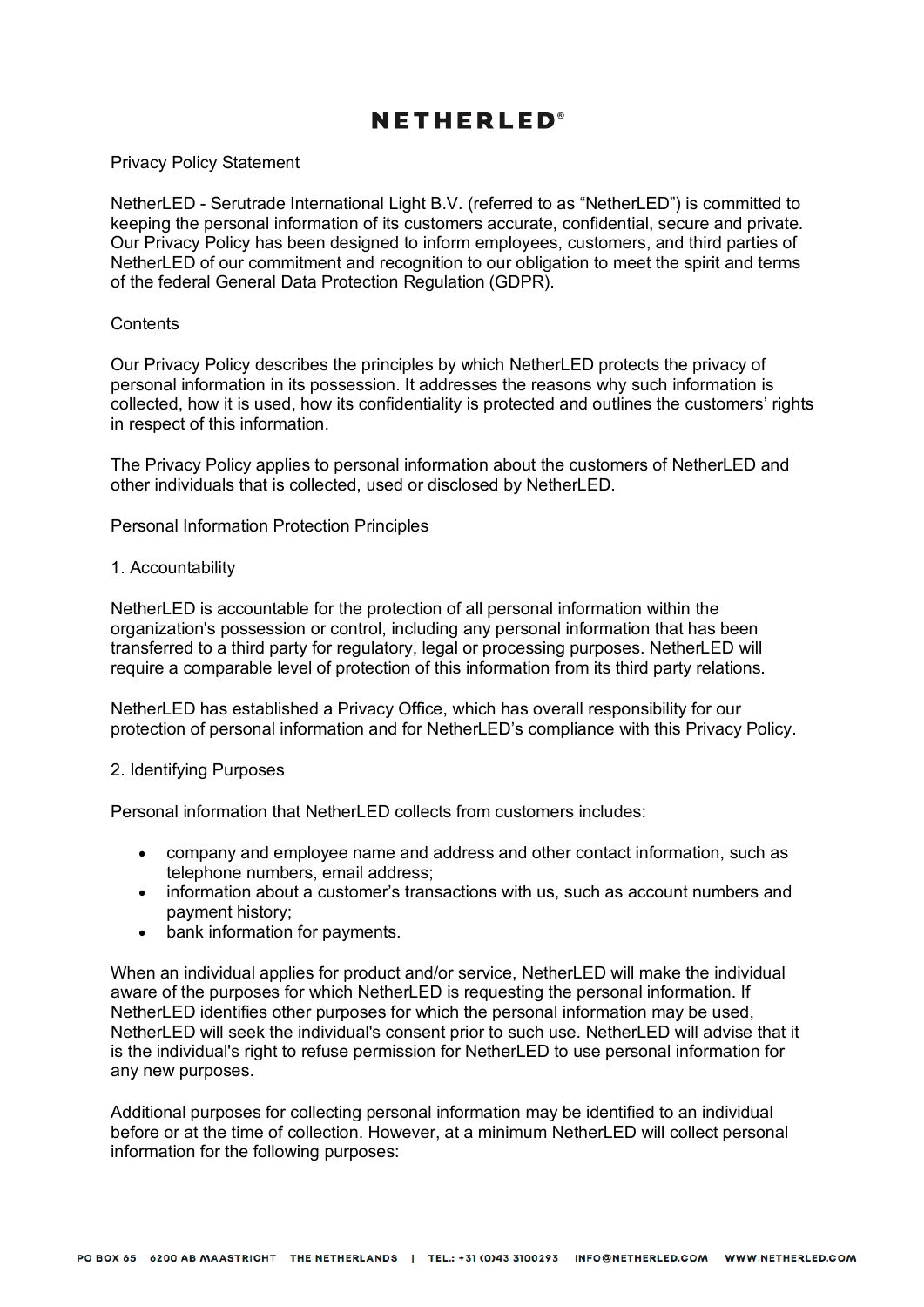# **NETHERLED®**

- To verify the customer's identity;
- To determine the customer's eligibility for products or services;
- To provide the customer with lighting service and to bill the customer for that service;
- To assist us in updating the customer's creditworthiness and the collection of accounts;
- To respond to the customer's inquiries about quotes;
- To prevent fraud with respect to both the customer and our company;
- To meet legal, regulatory and settlement requirements.

### 3. Consent

The knowledge and consent of an individual are generally required for the collection, use or disclosure of personal information and NetherLED will seek to obtain consent before or when it collects, uses or discloses personal information about an individual. An individual can provide consent to the collection, use and disclosure of personal information about them expressly or implicitly. However, NetherLED will collect, use or disclose personal information without an individual's knowledge and consent only in limited circumstances and as permitted by law. Subject to certain legal and contractual restrictions and reasonable notice, an individual can refuse or withdraw their consent to the collection, use or disclosure of personal information about them at any time.

All existing customers will be informed of what types of personal information have been collected, the purpose for the collection and the procedures available for contacting NetherLED with any inquiries. All new customers will be provided with a consent form and an accompanying explanation about the collection, use and disclosure of their personal information when requesting service.

### 4.Limiting Collection

NetherLED limits the amount and type of personal information it collects to that which is necessary for the business of the utility and as permitted by law. Each affiliate of NetherLED will be responsible for its own collection, use and disclosure of information. Personal Information will be collected using procedures that are fair, transparent and lawful.

### 5.Limiting Use, Disclosure and Retention

NetherLED will only use the personal information for the purpose for which it was collected as identified in principle #2, unless consent is given by the individual to use or disclose it for another purpose or as is required by law. NetherLED will develop explicit retention periods for closed accounts, after which the personal information will be destroyed or made anonymous. Under certain exceptional circumstances, NetherLED may have a legal duty or right to disclose personal information without the individual's knowledge or consent.

### 6. Accuracy

NetherLED shall take all reasonable steps to ensure that all personal information will be kept accurate, complete and up to date.

Individuals may challenge the accuracy and completeness of personal information about them and have it amended, as appropriate.